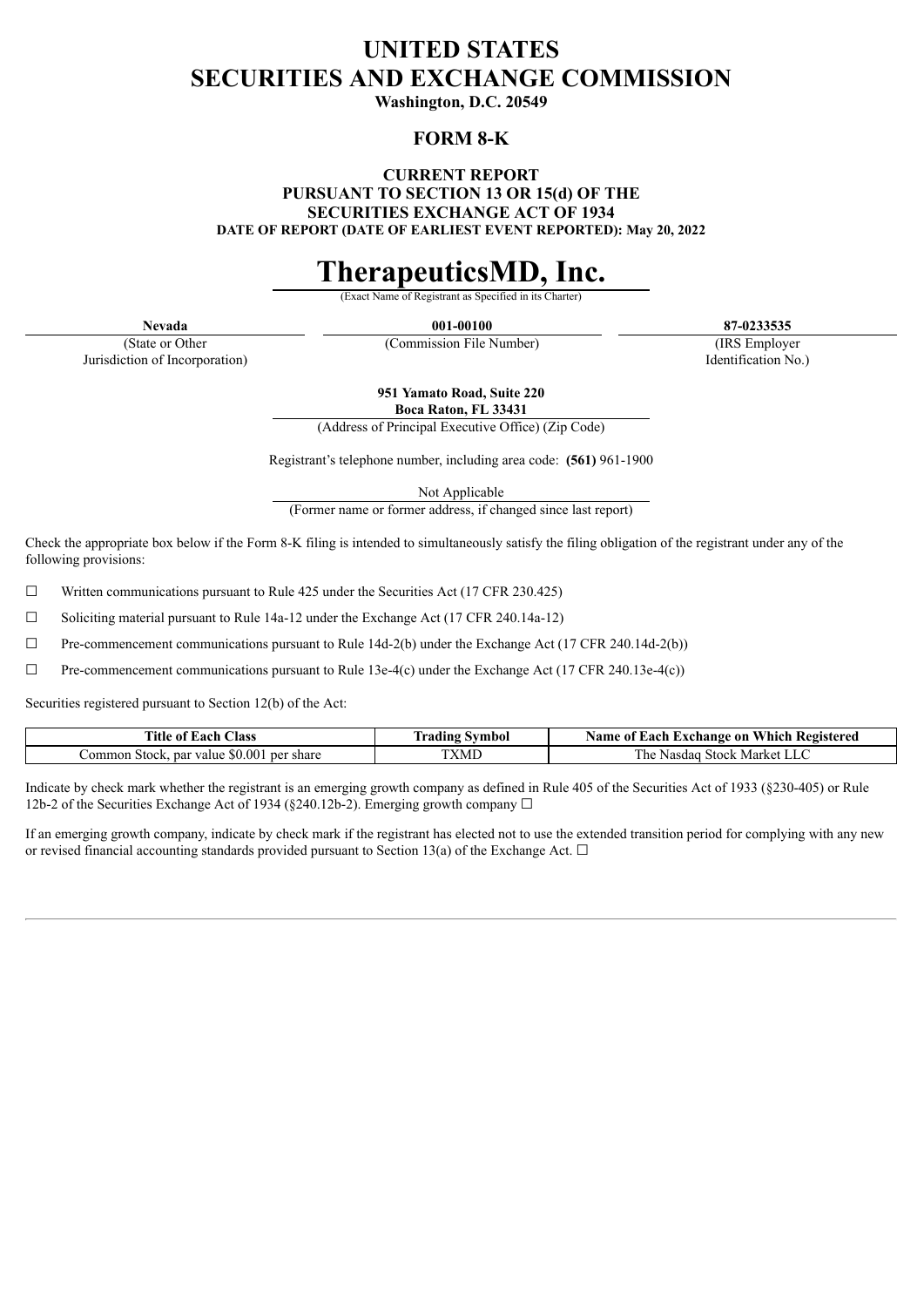#### **Item 7.01 Regulation FD Disclosure.**

On May 20, 2022, TherapeuticsMD, Inc., a Nevada corporation (the "Company"), issued a press release announcing the response from the U.S. Food and Drug Administration (the "FDA") described in Item 8.01 of this Current Report on Form 8-K. A copy of the press release is furnished as Exhibit 99.1 to this Current Report on Form 8-K and is incorporated herein by reference.

The information in this Item 7.01 and in Exhibit 99.1 attached hereto shall not be deemed "filed" for purposes of Section 18 of the Securities Exchange Act of 1934, as amended (the "Exchange Act"), or otherwise subject to liabilities under that section, and shall not be deemed to be incorporated by reference into the filings of the Company under the Securities Act of 1933, as amended, or the Exchange Act, regardless of any general incorporation language in such filings.

#### **Item 8.01 Other Events.**

On May 20, 2022, the Company announced that the FDA approved the minor revisions to the *in vitro* release testing specification for ANNOVERA® requested by the Company in the Supplemental New Drug Application ("sNDA") previously submitted to the FDA. The approval followed the Company's amendment to the sNDA in response to the FDA's recommendations and requests for additional information that could support approval of revisions to certain manufacturing testing limits.

#### **Item 9.01 Financial Statements and Exhibits.**

| (d)         | Exhibits                                                                                             |
|-------------|------------------------------------------------------------------------------------------------------|
|             | Exhibit Index                                                                                        |
| Exhibit No. | Description                                                                                          |
| 99.1        | Press Release dated May 20, 2022.                                                                    |
| 104         | Cover Page Interactive Data File (the cover page tags are embedded within the Inline XBRL document). |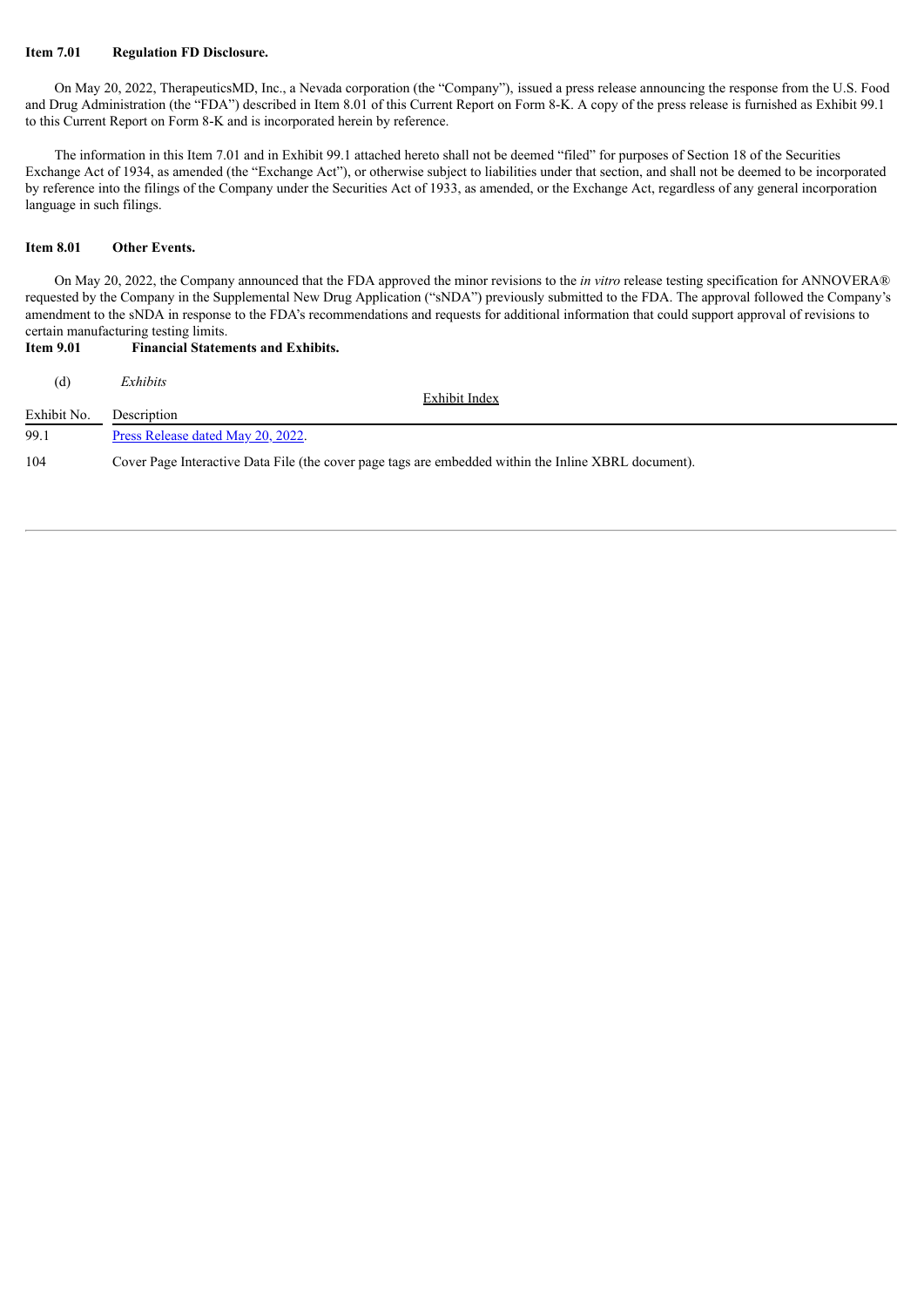#### SIGNATURES

Pursuant to the requirements of the Securities Exchange Act of 1934, the registrant has duly caused this report to be signed on its behalf by the undersigned hereunto duly authorized.

# Date: May 20, 2022 THERAPEUTICSMD, INC.

/s/ Michael C. Donegan

Michael C. Donegan Interim Chief Financial Officer, Chief Accounting Officer and Vice President Finance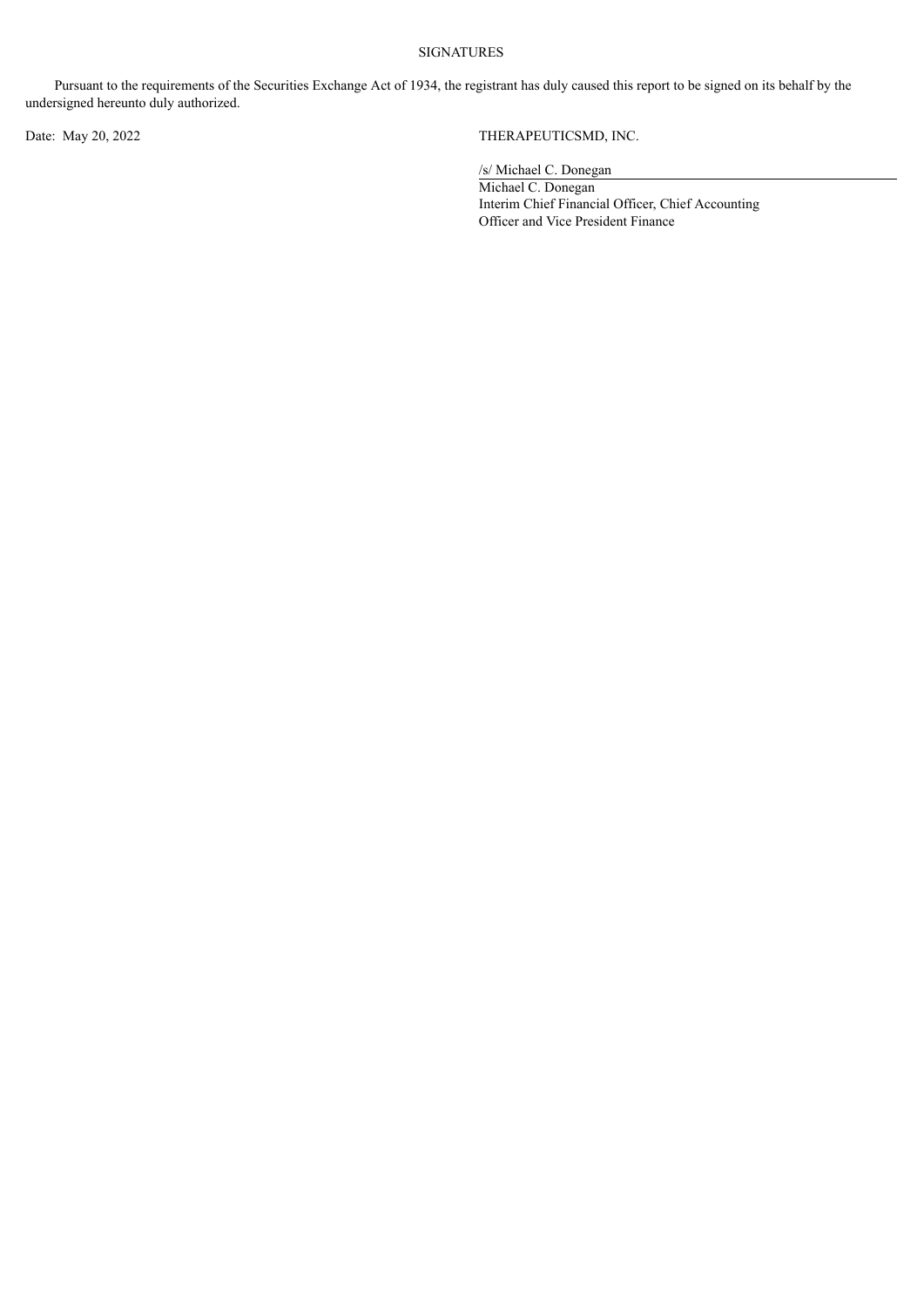# TherapeuticsMD®

# <span id="page-3-0"></span>**TherapeuticsMD Receives U.S. Food and Drug Administration (FDA) Approval for Supplemental New Drug Application (sNDA) for ANNOVERA®**

- ANNOVERA is the only FDA-approved procedure-free, long-lasting, reversible birth control -

- With this approval, the Company expects a significant reduction in its manufacturing batch rejections and an increase in future product supply and will enable the Company to better meet short- and long-term customer demand -

BOCA RATON, Fla.--(BUSINESS WIRE)—May 20, 2022-- TherapeuticsMD, Inc. (NASDAQ:TXMD) ("TXMD" or the "Company"), an innovative, leading women's healthcare company, today announced the FDA's approval of a supplemental New Drug Application (sNDA) for ANNOVERA. The sNDA included minor revisions to ANNOVERA's *in vitro* release testing specification that allowed for normal manufacturing variability.

With the approval of the sNDA, the Company believes approximately 7,000 additional rings will be able to enter our supply chain and will be available to customers in the second and third quarters of 2022. Today's sNDA approval will enable TherapeuticsMD to better meet short- and long-term customer demand.

"Today's approval is an important milestone as it will allow us to more efficiently scale, manufacture, and consistently supply ANNOVERA to meet the increasing demand by women who want procedure-free, long-lasting reversible birth control," said Hugh O'Dowd, Chief Executive Officer of TherapeuticsMD.

ANNOVERA was approved by the FDA in August 2018 as the only long-lasting, reversible, procedure-free birth control.

Please see the Full Prescribing Information, including indication and Boxed WARNING, for ANNOVERA (segesterone acetate and ethinyl estradiol vaginal system) at www.annovera.com/pi.pdf

# **About TherapeuticsMD, Inc.**

TherapeuticsMD, Inc. is an innovative, leading healthcare company, focused on developing and commercializing novel products exclusively for women. Our products are designed to address the unique changes and challenges women experience through the various stages of their lives with a therapeutic focus in family planning, reproductive health, and menopause management. The company is committed to advancing the health of women and championing awareness of their healthcare issues. To learn more about TherapeuticsMD, please visit therapeuticsmd.com or follow us on Twitter: @TherapeuticsMD and on Facebook: TherapeuticsMD.

### **Forward-Looking Statements**

This press release by TherapeuticsMD, Inc. may contain forward-looking statements. Forward-looking statements may include, but are not limited to, statements relating to TherapeuticsMD's objectives, plans and strategies as well as statements, other than historical facts, that address activities, events or developments that the company intends, expects, projects, believes or anticipates will or may occur in the future. These statements are often characterized by terminology such as "believes," "hopes," "may,"